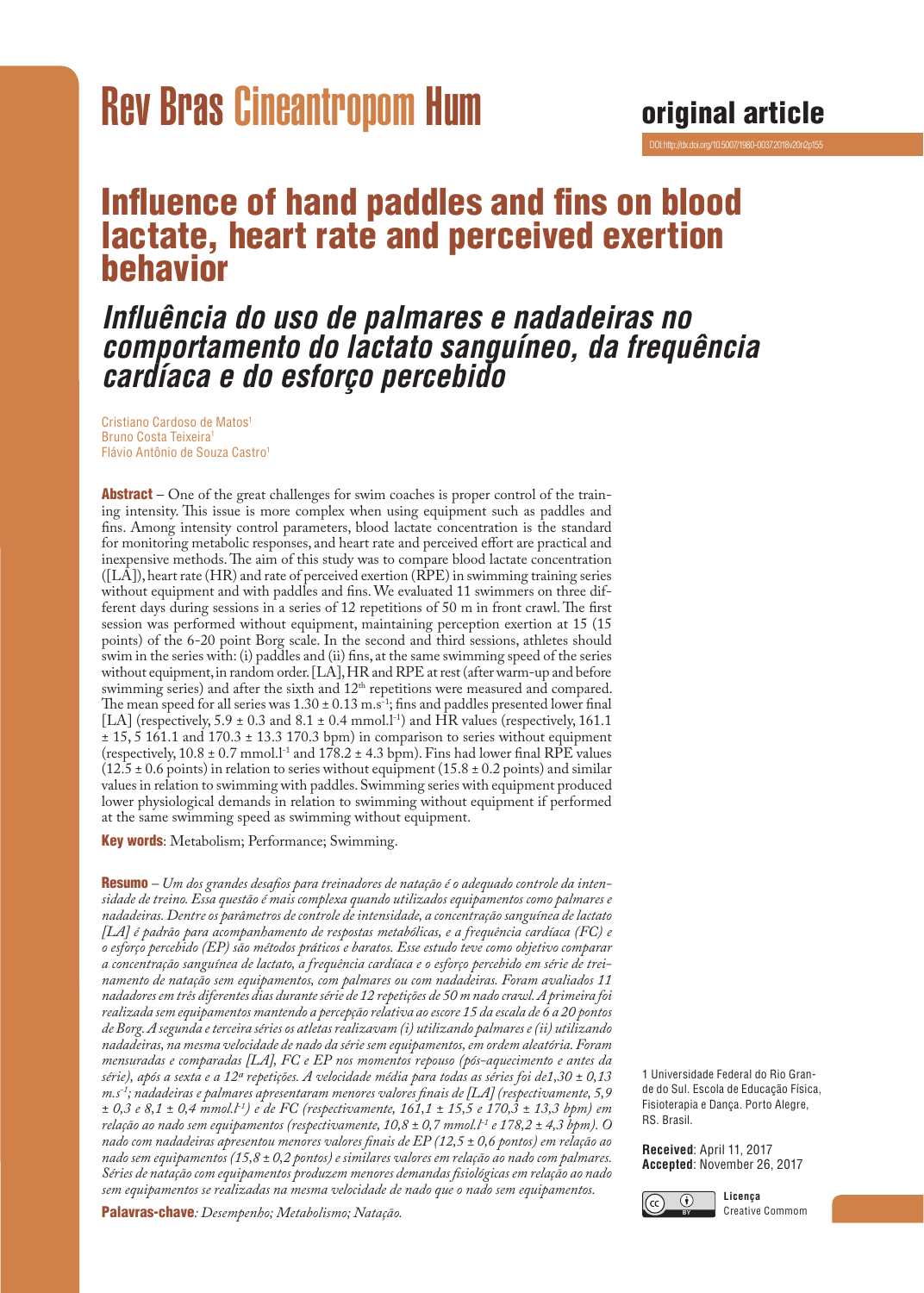#### INTRODUCTION

Swimming performance depends on the interrelationship between biomechanical and physiological aspects. In order to swim faster, a swimmer must increase his final propulsion, which depends on the force applied by the swimmer and the drag when moving in the water environment<sup>1</sup>. Thus, swimming training presents different contents (swimming techniques, exits and turns, physiological capacities) and methods (series of continuous and interval swimming at different intensities), which aim at reaching the technical and physiological conditions that allow increasing final propulsion (increase of propulsive force, reduction of drag, or combinations of these) and, consequently, increase swimming speed and performance<sup>2</sup>.

Different means are also used to increase the force used by swimmers against water, such as paddles and fins. These devices artificially increase the propulsive areas of hands and feet, respectively, allowing performing force against greater volume of water<sup>3</sup>. Paddles and fins are used in order to increase the swimmer's strength in a specific way and, in the long-term, improve performance.

There are several studies on the kinematic and kinetic changes in swimming in response to the use of paddles<sup>4,5</sup> and fins<sup>6-8</sup>. However, studies that identify the physiological responses to the use of these devices seem to be scarce<sup>9,10</sup>, especially during training series. Blood lactate concentration (LA), heart rate (HR) and rate of perceived exertion (RPE) are variables related to exercise intensity and tend to change in response to metabolic demands and fatigue ( $[LA]^{11}$ , HR<sup>12</sup> and RPE<sup>13</sup>). They are control intensity parameters used in the training of various modalities, such as swimming<sup>14</sup>.

Swimming teams formed by numerous athletes training simultaneously are a challenge for the proper control of the training intensity. In addition, [LA], although recognized as the standard for monitoring metabolic responses, is often difficult to use in daily training, basically due to economic and logistic issues<sup>15</sup>. On the other hand, HR and RPE are practical and inexpensive methods that can provide important information regarding the intensity used and the physiological status of swimmers<sup>16,17</sup>.

In swimming training, it is common to use time (related to swimming speed) as a parameter to control the swimming intensity<sup>18</sup>. Swimming speed depends on the relationship between the average distance traveled for each stroke cycle and the average frequency of stroke cycles<sup>19</sup> and maintaining constant swimming speed can be a challenge for swimmers. Thus, underwater visual pacer has been used in several studies that require constant swimming speed $20-22$ .

Considering the systematic use of paddles and fins<sup>3</sup> by swimmers of different levels and the need for adequate control of swimming intensities, this study aims to compare blood lactate concentration, heart rate and perceived exertion in a series of swimming training without equipment (free swimming), and with paddles and fins. It has been hypothesized that the use of paddles and fins will reduce the magnitude of the response of intensity indicators ([LA], HR and RPE) when swimming speed is maintained constant and equal to the swimming speed without equipment.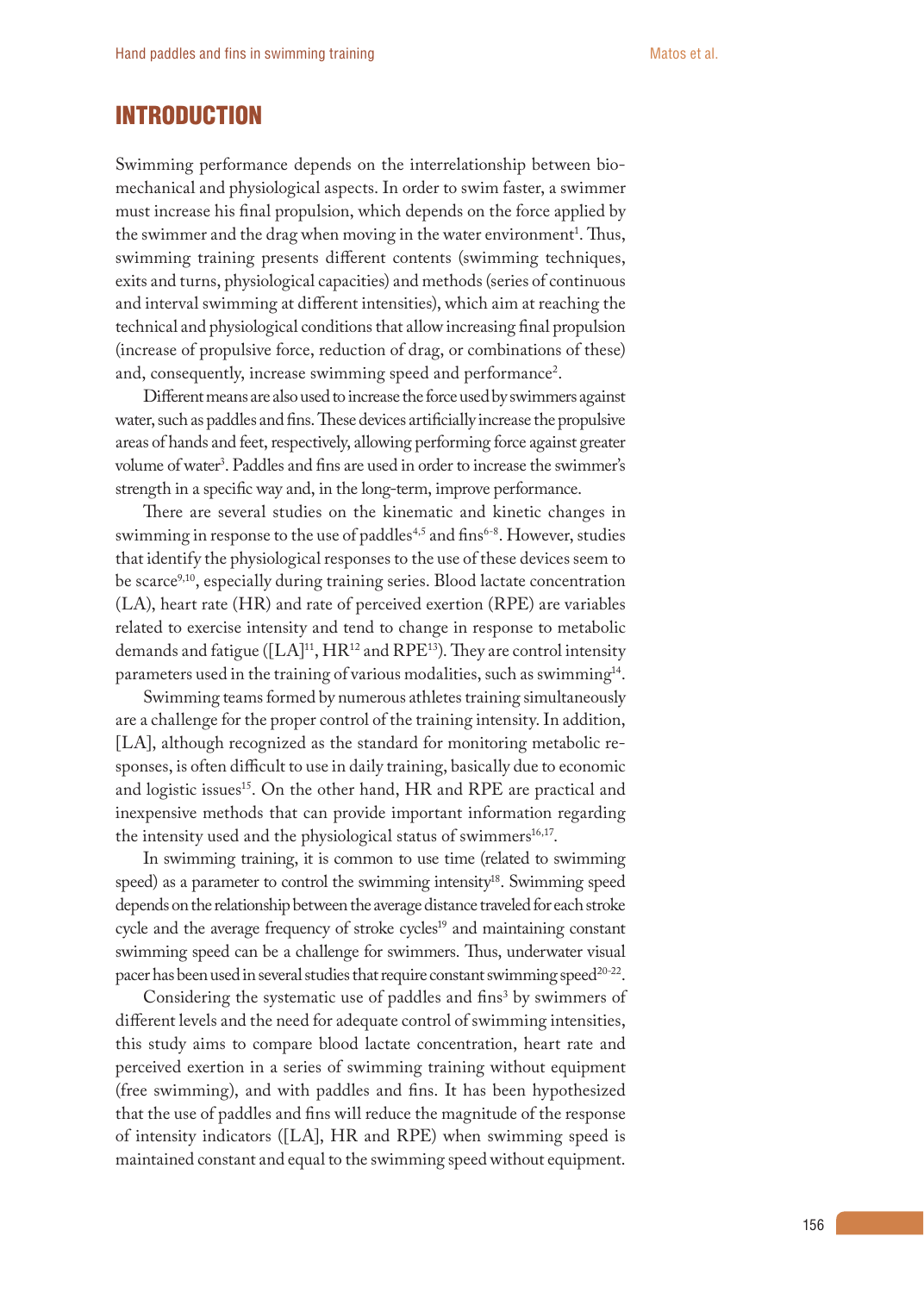### METHODOLOGICAL PROCEDURES

Eleven male swimmers  $(25.8 \pm 5.5$  years of age,  $75.2 \pm 9.0$  kg of body weight,  $177 \pm 6.5$  cm of height and  $185 \pm 7.2$  cm of wingspan) affiliated to the Brazilian Confederation of Aquatic Sports participated in this study. All had at least 4 years of competitive experience, trained 4 to 6 times a week for at least 60 minutes per session and had experience in the use of paddles and fins in their training routines. The average performance in the 50 m free-swim competition obtained was  $28.51 \pm 2.09$  s. This study was analyzed and approved by the Research Ethics Committee of the Universidade Federal do Rio Grande do Sul (protocol No. 20442). Participants received detailed information about the research, protocols, risks and benefits, verbally and through a Free and Informed Consent Form (FICF), which was signed by participants.

Swimmers attended three times at the data collection site, for three sessions, at 48 h intervals. A 25 m thermal and indoor pool with water temperature of approximately 29.5°C was used for protocols. In the first session, general information of participants and anthropometric data were obtained. Then, 800 m free swimming and low intensity warm-up was performed, similar to that performed in the daily training of participants in relation to intensity and duration. Ten minutes after warm-up swimming, interval swimming series of 12 repetitions of 50 m in front crawl stroke was performed in perception relative to score 15 of the 15-point (6-20) Borg scale<sup>23</sup> (free swimming series - FSS). This RPE value was based on previous studies that verified the use of RPE in an incremental swimming series<sup>18</sup> and in the training of swimmers' aerobic capacity<sup>24</sup>. All repetitions were timed by two experienced swimming coaches for later calculation of the mean swimming speed (for each repetition, the mean swimming speed was calculated for the quotient between 50 m and the time in seconds to complete 50 m, then mean swimming speed of the series was calculated - MSS). Swimmers were allowed a 30-s interval between each 50-m repetition. Swimmers received no feedback regarding the time of each repetition, but were instructed throughout the series to swim in the recommended perceived effort (Borg 15).

In subsequent sessions (sessions 2 and 3), swimmers repeated the series of 12 repetitions of 50 m in front crawl stroke, but once with paddles (PS, Catalyst  $TYR^{\circledast}$  in high density polyethylene of 300 cm<sup>2</sup> of area) and again with fins (FS, Kpaloa®, semi-rigid vulcanized rubber, 488 cm<sup>2</sup> of area). The order of execution of series with paddles and fins was defined in a randomized way among participants. The swimming speed for the performance of series with paddles and fins was the individual MSS, controlled with the use of an underwater visual pacer with lamps placed immediately below the swimmer, on the marking of the pool bottom, one meter apart between each lamp. The lamps lighted up at the programmed individual speed after its determination in the series in free swimming.

In the three series (free, paddles and fins), lactate concentration (LA), heart rate (HR) and rate of perceived exertion (RPE) data were collected at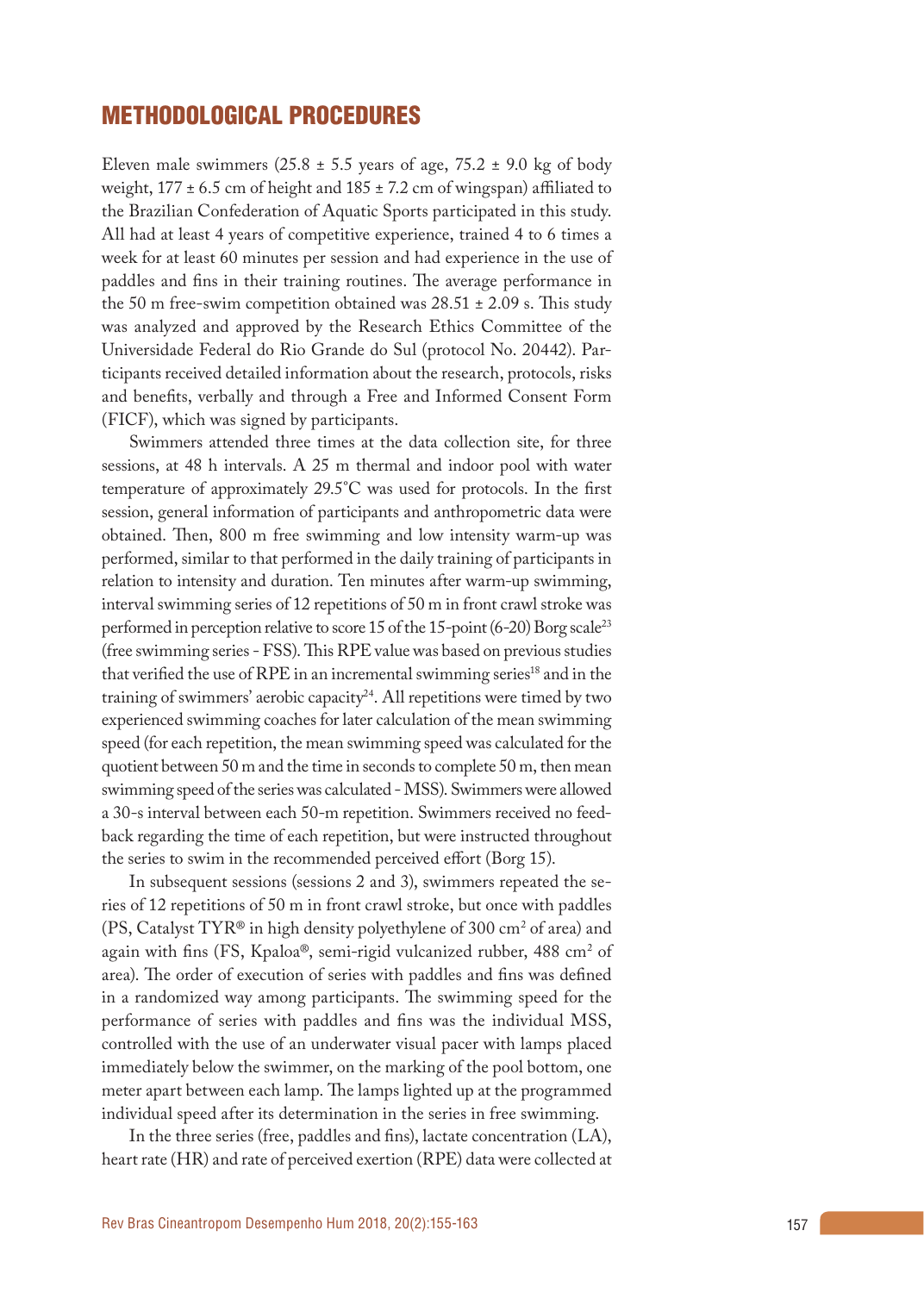three moments: (i) at rest, at which point athletes sit for 10 minutes resting before resuming warm-up; (ii) immediately after the sixth repetition of 50 m (rep6); and (iii) immediately after the last repetition of 50 m (rep12). At all collection times, participants remained in the water, standing upright, with water approximately at the height of the xiphoid appendix, on a depth-reducing platform.

[LA] was determined by means of a drop of blood obtained from the distal end of the right hand index finger. Blood was analyzed on a portable lactometer (Accutred Plus, Roche®). HR was measured by means of a cardiotacometer (Polar FT1), which belt was placed on the swimmer's chest at collection times. HR was measured immediately after the swimmer arrived at each time of analysis and did not take more than 2 s between completing the repetition and starting the HR recording. The highest HR in each record was used. RPE, determined based on the 15-point (6-20) Borg scale, was obtained by means of a poster with the scoring and scale attributes. The poster was easily viewed by participants at all collection times. Participants were previously familiarized to using the Borg scale in their training. Figure 1 shows the time sequence of procedures.



**Figure 1.** Design of experimental procedures; FICF: free and Informed Consent Form; FSS: free swimming series; PS: paddles swimming series; FS: fins swimming series; [LA]: blood lactate concentration; HR: heart rate; RPE: rate of perceived exertion and MSS: mean swimming speed.

For the data analysis, normality and sphericity were tested, respectively, with Shapiro-Wilk and Mauchly tests. Mean, deviations and confidence intervals of the means (95%) were calculated. In order to identify if swimmers started free swimming in similar conditions, swimming with paddles and fins, a repeated measures ANOVA was performed on [LA], HR and RPE at rest. To identify if the swimming speed was stable in the 12 free-swimming repetitions in REP 15, a repeated-measures ANOVA was performed with speed values of each 50-m repetition. ANOVA in a mixed model with two factors (3x2) was used to verify the possible effects of swimming conditions (free swimming, paddles and fins), evaluation moments (rep6 and rep12) and possible interactions between these factors on [LA], HR and RPE. When necessary, and identified by the degrees of freedom of the Fischer's exact test, Greenhouse-Geisser's Epsilon correc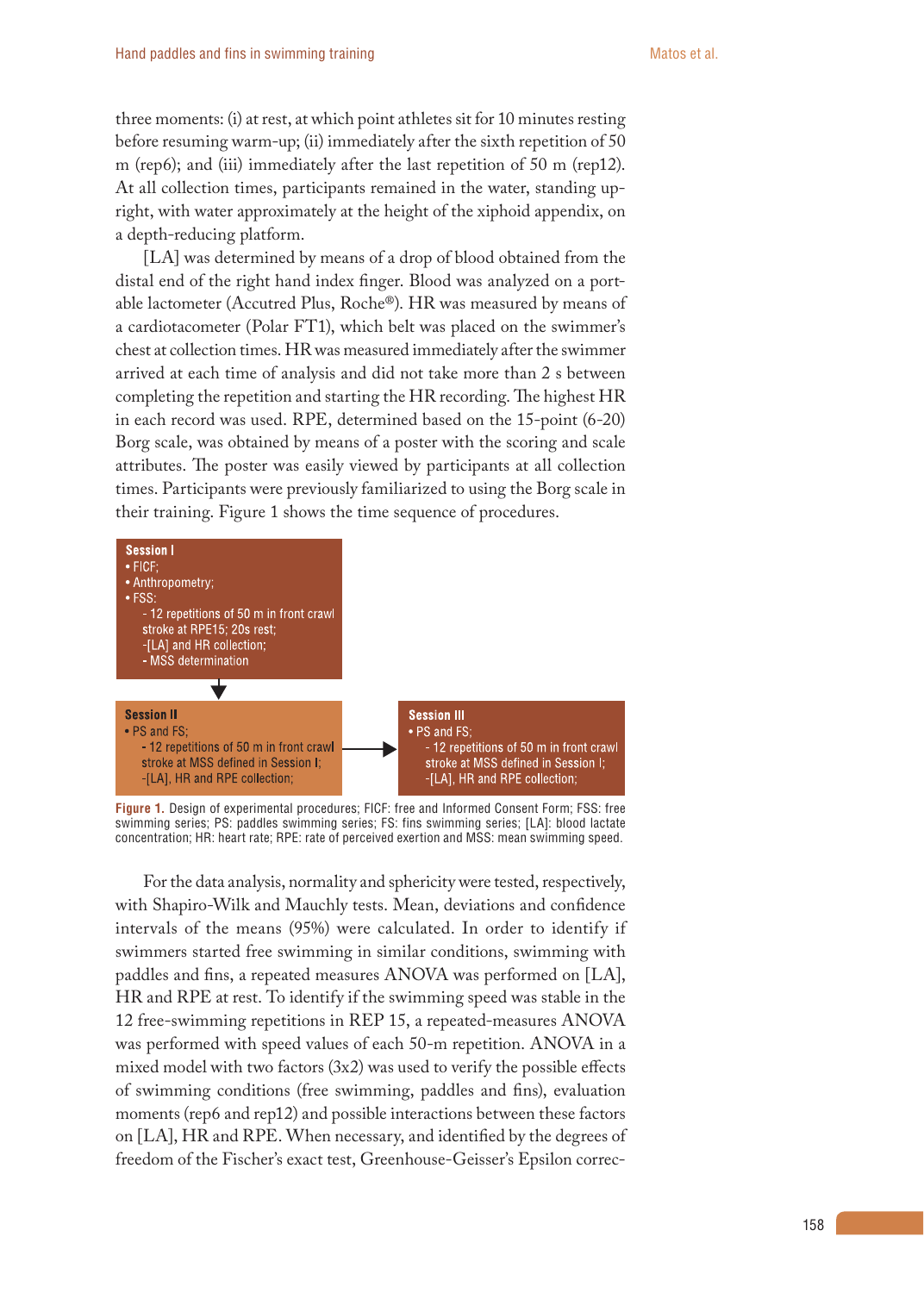tion factor was used. Deployments were performed whenever interaction was significant, with application of repeated measures ANOVA, either for swimming condition factor or for evaluation moment. To compare RPE, simple Student t tests were applied between the value 15 (free swimming) and the values identified in (rep6 and rep12) of each series (paddles and fins). Principal effects were identified with Bonferroni test and effect size was calculated with eta<sup>2</sup> statistic. The eta<sup>2</sup> interpretation followed: small effect size (eta<sup>2</sup>  $\geq$  0.02), medium (eta<sup>2</sup>  $\geq$  0.13) or large effect size (eta<sup>2</sup>  $\geq$  0.26)<sup>25</sup>. Analyses were performed using the SPSS 23.0 software, for alpha <0.05.

## RESULTS

When rest was analyzed, no significant differences were found for [LA] (p> 0.05, F = 2.40), HR (p> 0.05, F = 2.60) and RPE (p> 0.05, F = 1.24), demonstrating that athletes started the tests always under the same conditions. MSS, identified in the free-swimming series and maintained in the paddles and fins series, was presented as mean and standard deviation,  $1.30 \pm 0.13$ m.s-1. The swimming speed in the swimming series without equipment at EP 15 was constant, with no effect of repetitions  $(F_{11,110} = 0.98, p = 0.46)$ . Considering the average swimming speed and the intervals, the three series (free-swim, paddles and fins) lasted approximately 13 min. Table 1 shows the two moments of analysis, under conditions without equipment, with paddles and fins when the physiological variables [LA], FC and RPE were evaluated.

For [LA], swimming without equipment presented higher lactate concentrations compared to swimming with paddles and fins. For HR, swimming with fins had lower beats per minute compared to swimming with paddles and without equipment. Finally, for RPE, there were differences in relation to the effort 15 of swimming without equipment and rep6 and rep12 of swimming with paddles and rep6 and rep12 of swimming with fins (Table 1).

### DISCUSSION

The aim of this study was to compare [LA], HR and RPE in free-swimming (swimming series performed without equipment) and with paddles and fins, always in front crawl stroke. For this, the mean swimming speed relative to the perception 15 of the Borg scale was identified, in series of 12 repetitions of 50 m, without equipment. Keeping this speed controlled and constant, two other series at the same volume were carried out: one with paddles and the other with fins. The main results of this study are, when swimming speed is constant (compared to the mean swimming speed performed at RPE 15 without equipment) and controlled: (i) swimming with fins has lower [LA], HR and RPE values in relation to free swimming; (ii) swimming with paddles has lower [LA], HR and RPE values in relation to free swimming; and (iii) swim with fins has lower [LA] and HR values compared to swimming with paddles. In this way, the hypothesis that the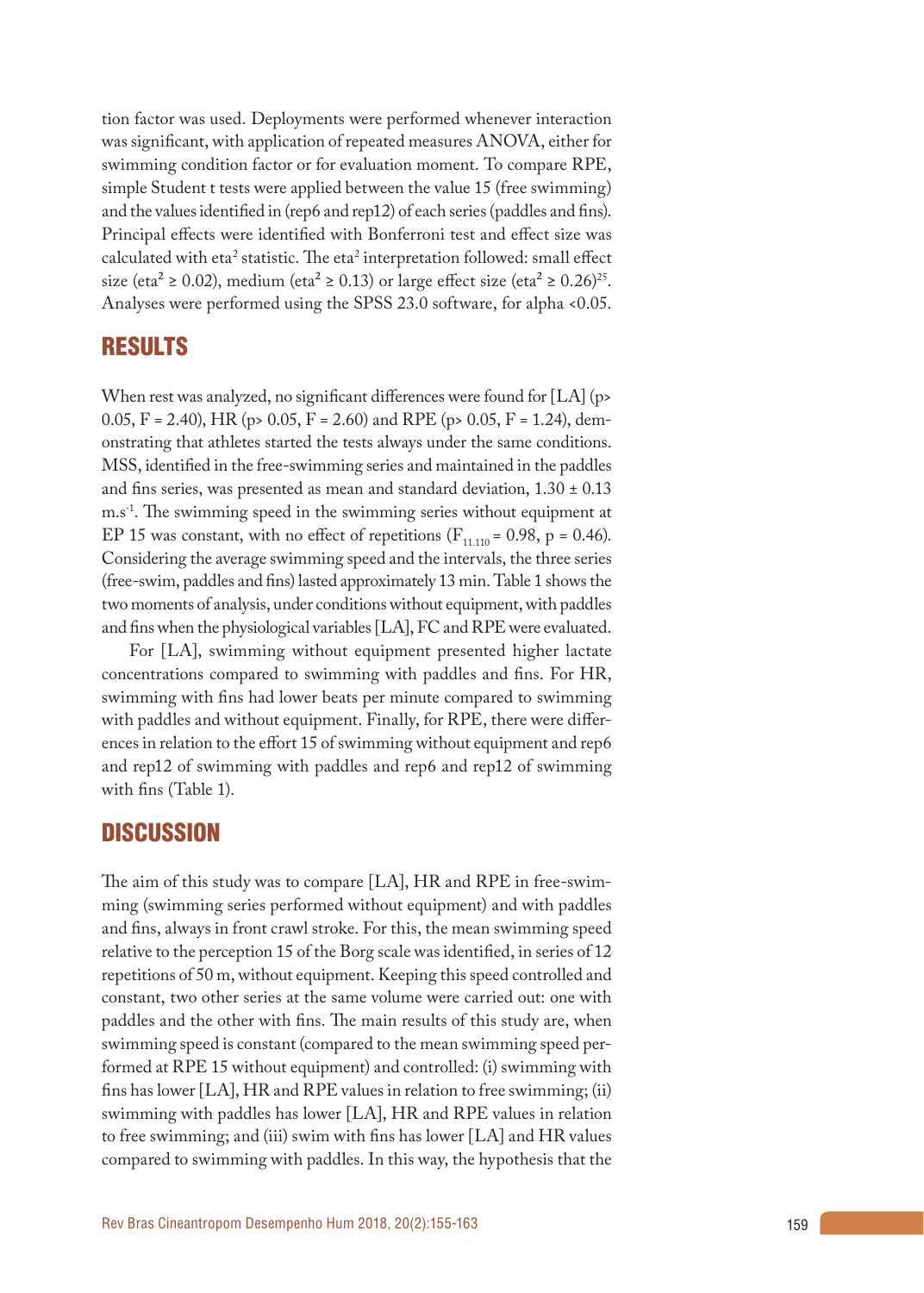|                                                                                                 |            | REP6                                  | REP <sub>12</sub>                                                                       | Comparison between REP 6 and<br>REP 12 in the same condition |
|-------------------------------------------------------------------------------------------------|------------|---------------------------------------|-----------------------------------------------------------------------------------------|--------------------------------------------------------------|
| [LA]                                                                                            | <b>FSS</b> | $10.1 \pm 2.9$<br>$(8.2 - 11.9)$      | $10.8 \pm 2.5$<br>$(9.1 - 12.5)$                                                        | F1,10=4,01; p=0,07; eta <sup>2</sup> =0,3                    |
|                                                                                                 | <b>PS</b>  | $7.6 \pm 1.4$<br>$(6.6 - 8.5)$        | $8.1 \pm 1.7$<br>$(7.1 - 9.3)$                                                          |                                                              |
|                                                                                                 | <b>FS</b>  | $5.7 \pm 1.1$<br>$(5.1 - 6.4)$        | $5.9 \pm 1.1$<br>$(5.2 - 6.7)$                                                          |                                                              |
| Comparison between (SE, CP CN) in<br>the same repetition                                        |            | 0.56                                  | F2.20=12.8; p=0.001; eta <sup>2</sup> = F2.20=16.6; p=0.001; eta <sup>2</sup> =<br>0.65 | Interaction<br>F2.20=0.41; $p=0.66$ ; eta <sup>2</sup> =0.04 |
| HR.                                                                                             | <b>FSS</b> | $173.7 \pm 13.7$<br>$(164.4 - 182.9)$ | $178.9 \pm 14.7$<br>$(168.26 - 188.1)$                                                  | F1,10=4,36; p=0,06; eta <sup>2</sup> =0,3                    |
|                                                                                                 | <b>PS</b>  | $169.7 \pm 14.9$<br>$(159.3 - 179.5)$ | $170.3 \pm 13.2$<br>$(161.4 - 179.2)$                                                   |                                                              |
|                                                                                                 | <b>FS</b>  | $157.9 \pm 15.2$<br>$(147.6 - 168.1)$ | $161.1 \pm 15.5$<br>$(150.7 - 171.5)$                                                   |                                                              |
| Comparison between (SE, CP CN) in<br>the same repetition                                        |            | 0.62                                  | F2.20=16.9; p=0.001; eta <sup>2</sup> = F2.20=20.8; p=0.001; eta <sup>2</sup> =<br>0.67 | Interaction<br>F2.20=0.68; p=0.51; eta <sup>2</sup> =0.06    |
| <b>RPE</b>                                                                                      | <b>FSS</b> | 15<br>Prescribed value                | 15<br>Prescribed value                                                                  |                                                              |
|                                                                                                 | <b>PS</b>  | $14 \pm 2$<br>$(13 - 15)$             | $14 \pm 1$<br>$(13 - 15)$                                                               |                                                              |
|                                                                                                 | <b>FS</b>  | $12 \pm 2$<br>$(11 - 14)$             | $13 \pm 2$<br>$(11 - 14)$                                                               |                                                              |
| Comparison between (FSS, PS,<br>FS) in the same repetition<br>Comparison between (PS and FS) in |            | t10=-2.71; $p=0.02$                   | t10=-3.63; $p=0.01$                                                                     |                                                              |
| the same repetition                                                                             |            | t10= $-5.01$ ; p=0.01                 | $t10=-3.83; p=0.03$                                                                     |                                                              |

**Table 1.** Mean ± standard deviation and upper and lower limits of the confidence interval of the mean (95%) blood lactate concentration, heart rate and perceived exertion values.

[LA] blood lactate concentration, HR heart rate, RPE rate of perceived effort at moments after the 6th repetition (rep6) and 12th repetition (rep12), under conditions without equipment (FSS), with paddles (PS) and with fins (FS).

use of fins and paddles, when swimming speed is kept constant and equal to the swimming speed without equipment, produces lower metabolic indicators values ([LA], HR and RPE) was confirmed.

While the swimming speed in the paddles and fins series was kept constant and equal to the mean swimming speed of the free-swimming series, the relationship between final propulsion, propulsive force and drag<sup>1</sup> should be considered to more fully understand the results found here. The final propulsion of a swimmer is the difference between the force applied to the water and the drag found when moving. Swimmers, in the paddles and fins series, obtained greater force applied to a same drag (considering that the drag is dependent on the product between the squared speed and a constant that incorporates anthropometric, environmental characteristics and gravity). Thus, as the average speed was the same without and with equipment, swimmers applied greater propulsive force and received the same drag, resulting in greater final propulsion, but with less physiological demand. It is also worth mentioning the possible contribution of both paddles and fins in the best position of the body, which could contribute to less drag at the same swimming speed7 .

For the present study, no spatiotemporal variables were measured, such as mean stroke rate and mean distance traveled per stroke cycle . However,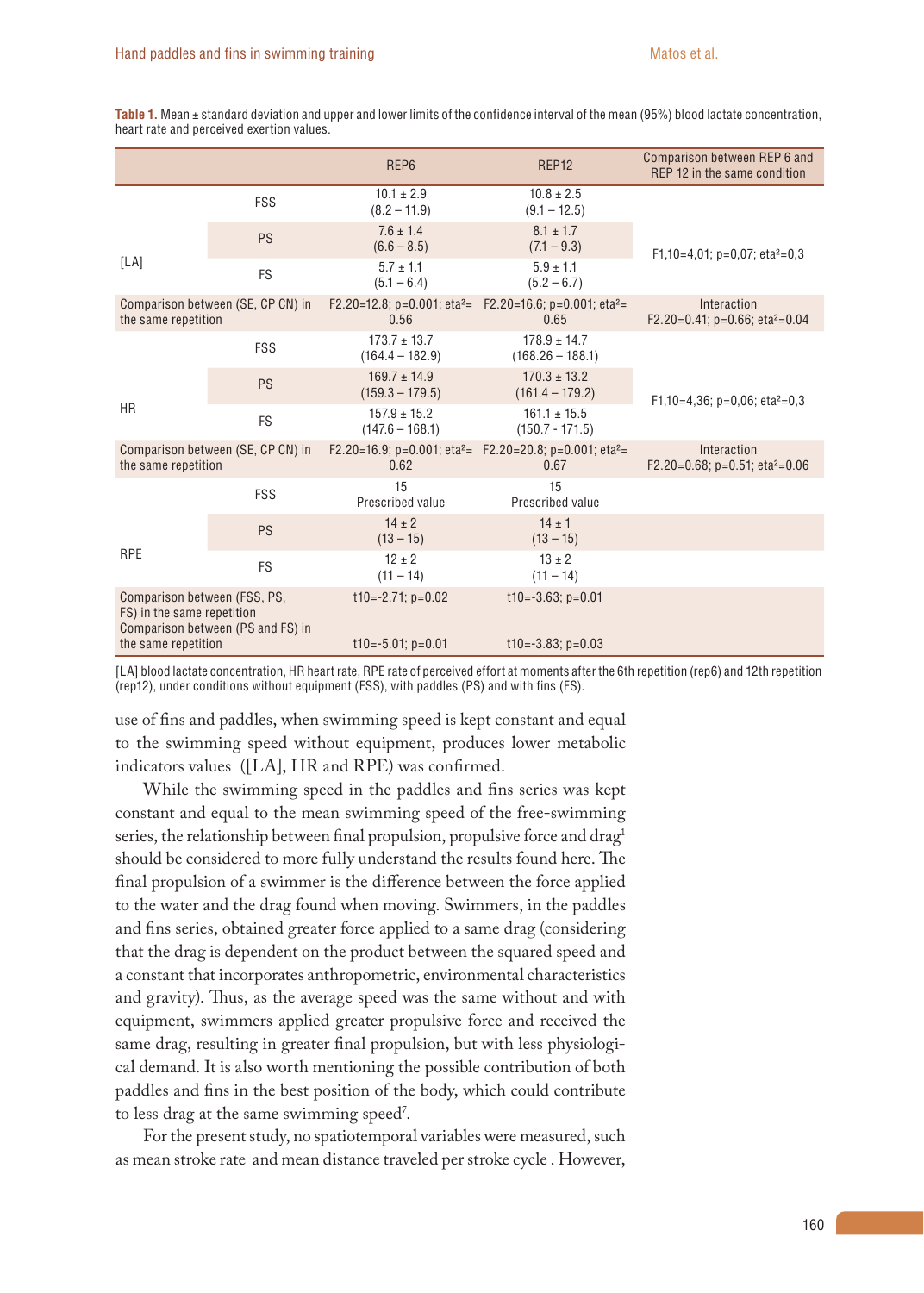it should be noted that at maximum swimming intensity, the use of paddles may cause stroke rate decreases, in hand speed during underwater movements and increases in mean distance traveled per stroke cycle and mean swimming speed<sup>9,26</sup>. It is believed that the higher swimming speed with paddles is not dependent on high energy production, but rather on high propulsive efficiency generated by the artificial increase of the swimmer's hand area<sup>11</sup>. When spatiotemporal variables were analyzed with the use of fins, it was observed that their use is associated with approximately 20% stroke rate reductions when compared to conventional swimming at equal swimming speeds<sup>8</sup>. The decrease in stroke rate may be due to both the increase in the production of lower limb propulsive forces, which may influence strokes, and lower limb movements during crawl swimming, which attenuate the vertical oscillations of the hip<sup>3,6</sup>.

The [LA], HR and RPE values reached in all series are indicators of intensity of at least anaerobic threshold<sup>18</sup>. However, the reduced duration of series (≈13 min; 600 m), the interval of 30 s between each repetition lasting approximately 34.5 s; the age of swimmers ( $\approx$ 25.5 years) and the time dedicated to daily training ( $\approx 60$  min) should be considered. That is, even though the swimming series has been reduced compared to what is normally prescribed for high-level swimmers in anaerobic threshold series<sup>18</sup>, swimmers in this study performed all series at high intensity. However, the lower physiological demands observed in paddles and fins series indicate that the free swimming series was more intense and with greater anaerobic participation in relation to series with equipment.

Lower [LA], HR and RPE values throughout the paddles series, both in comparison to free-swimming and swimming with fins, may be related to the better horizontal position of the swimmer's body, greater propulsive efficiency of lower limbs<sup>6-8</sup> and greater swimming economy at submaximal velocities (small fins)<sup>6-8</sup>. With paddles, but especially with fins, it is assumed that the energy used could be predominantly from aerobic routes, compared to free-swimming series. On the other hand, the greater similarity between free and swim with paddles in relation to [LA] was previously identified when conditions with and without paddles were compared at the same stroke frequency at submaximal intensities<sup>26</sup>, at swimming speeds below, above and at maximum aerobic velocity $^{27,28}$  and at maximum swimming speed $^9$ .

The HR results of the present study were similar to those found in continuous swimming tests (values of  $178 \pm 8$  beats per minute) performed by Zacca et al. (2016) at critical speed determined by an equation of four parameters and intensity close to the anaerobic threshold in young swimmers<sup>15</sup>. The larger effect size of the swimming conditions on  $HR(0.73)$ compared to [LA] (0.63)) is highlighted. In other words, HR seems to be a more sensitive than LA and RPE to the use of equipment when swimming speed is constant and controlled. It was observed that FSS swimming represents a higher physiological demand in relation to [LA], HR and RPE compared to PS and FN swimming. It could be even postulated that they represent domains of distinct intensities. However, for greater certainty of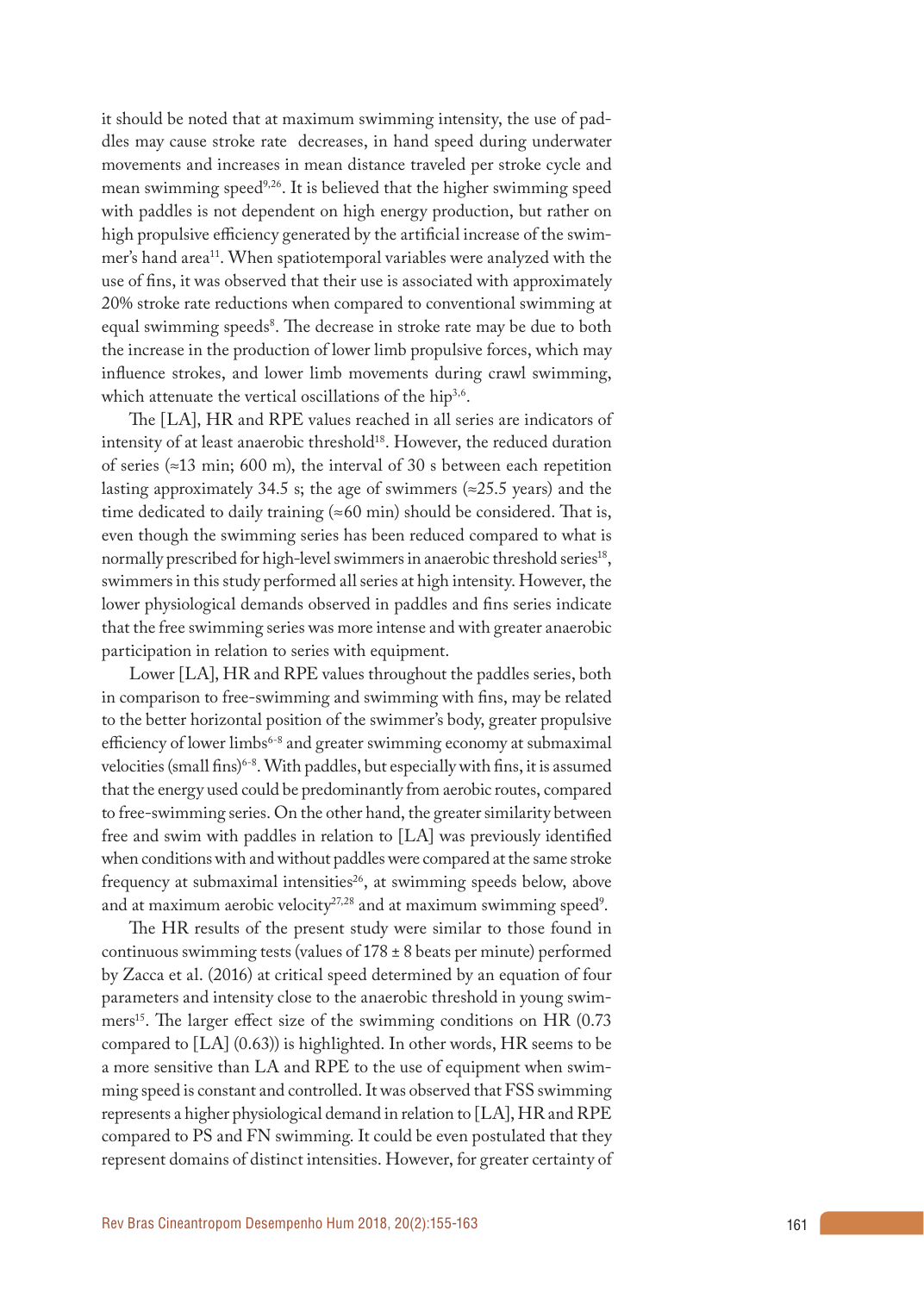this sentence, oxygen uptake information is needed $29,30$ .

Considering the results of this study, when paddles and fins are used, in order to increase load, coaches should be attentive to the lower metabolic demands when swimming is performed at a speed similar to free swimming. As paddles and fins require lower [LA], HR and RPE, these implements may depend on the training purpose, they do not represent the physiological reality of the intensity, swimming speed that the coach wants when comparing swimming without and with equipment. In order to achieve the objectives of such equipment, the swimming speed must be increased in series with paddles and fins. In addition to the non-invasive physiological parameters (HR and RPE) and swimming speed, coaches could monitor, throughout the training series, the frequency of stroke cycles and the distance traveled by the swimmer's body at each stroke cycle<sup>19</sup>. This control in order to guarantee that the swimming speed is reached in a technical way with these equipment, that is, the smaller frequencies and to greater distances traveled with each stroke cycle.

#### CONCLUSION

Swimming series in crawl swimming with controlled and constant swimming speed with paddles present lower [LA], and RPE in comparison to swimming without equipment. Swimming with fins showed lower [LA], HR and RPE compared to swimming without equipment. Swimming with paddles showed higher [LA] and HR compared to swimming with fins. Heart rate and blood lactate concentration are intensity control parameters that are more sensitive to the use of these equipments in swimming training.

#### **Acknowledgments**

To CAPES for the CCM author's Master scholarship.

#### REFERENCES

- 1. Toussaint HM, Beek PJ. Biomechanics of competitive front crawl swimming. Sports Med 1992;13(1):8-24.
- 2. [Toussaint HM](https://www.ncbi.nlm.nih.gov/pubmed/?term=Toussaint HM%5BAuthor%5D&cauthor=true&cauthor_uid=7886354), [Hollander AP](https://www.ncbi.nlm.nih.gov/pubmed/?term=Hollander AP%5BAuthor%5D&cauthor=true&cauthor_uid=7886354). Energetics of competitive swimming. Implications for training programmes. [Sports Med](https://www.ncbi.nlm.nih.gov/pubmed/7886354) 1994;18(6):384-405.
- 3. Matos CC, Barbosa AC, Castro FAZ. The use of hand paddles and fIns in front crawl: biomechanical and physiological responses. Rev Bras Cineantropom Desempenho Hum 2013;15(3):382-92.
- 4. Telles T, Barbosa AC, Campos MH, Junior OA. Effect of hand paddles and parachute on the index of coordination of competitive crawl-strokers. J Sports Sci 2011;29(4):431-8.
- 5. Freitas FG, Silveira RP, Franken M, Castro FAS. Efeito de diferentes tamanhos de palmares sobre a cinemática do nado crawl. Rev Educ Fis/UEM 2011;22(1):13-17.
- 6. Pendergast D.R, Mollendorf J, Logue C, Samimy S. Valuation of fins used in underwater swimming. Undersea Hyperb Med 2003;30(1):57-73.
- 7. Zamparo P, Pendergast DR, Mollendorf J, Termin A, Minetti AE. An energy balance of front crawl. Eur J Appl Physiol 2005;94(1-2):134-44.
- 8. Zamparo P, Pendergast DR, Termin A, Minetti AE. Economy and efficiency of swimming at the surface with fins of different size and stiffness. Eur J Appl